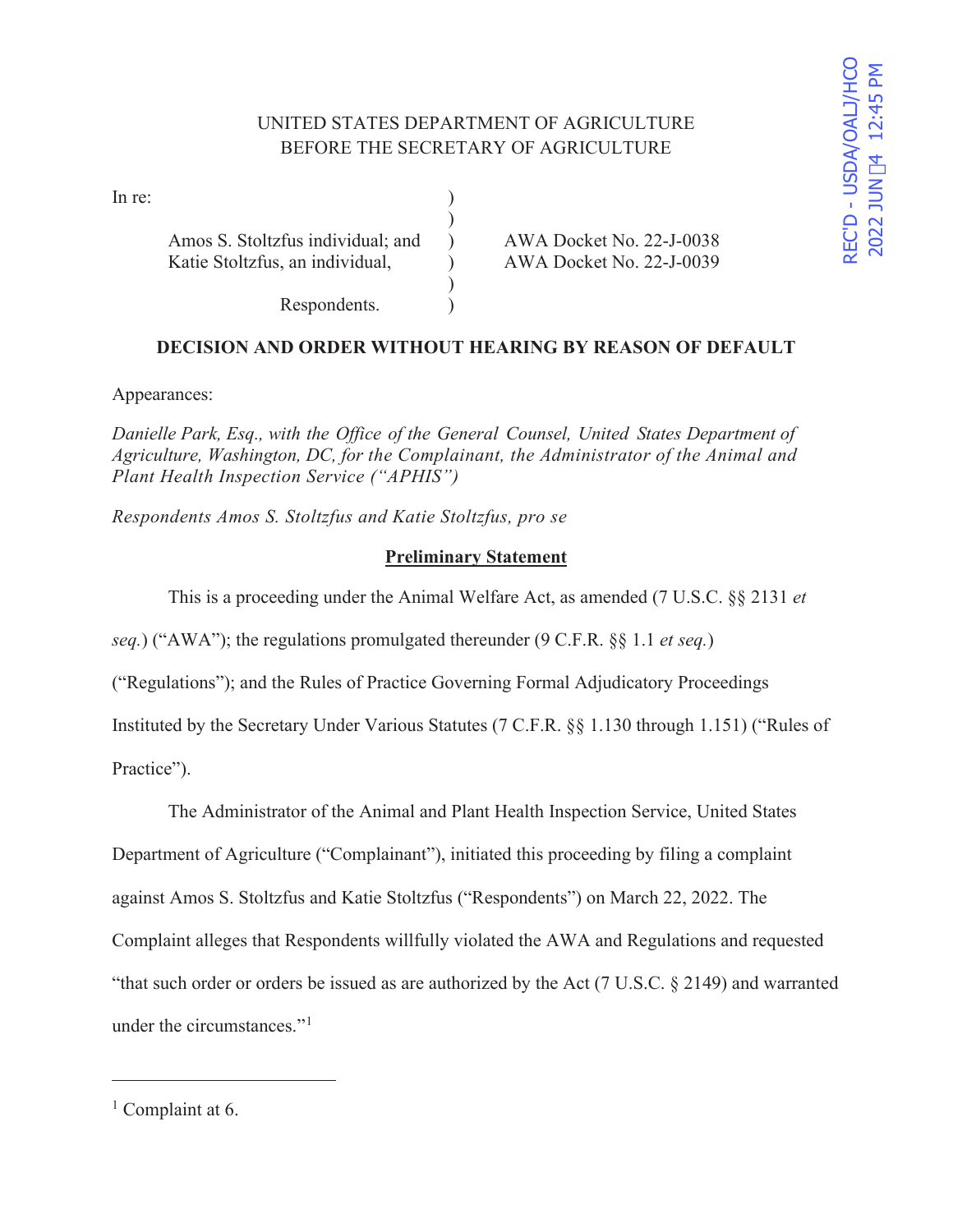Respondents were duly served with a copy of the Complaint and did not file an answer within the twenty-day period as prescribed by section 1.136 of the Rules of Practice (7 C.F.R. §  $1.136$ ).<sup>2</sup>

On April 21, 2022, Complainant filed a proposed default decision and order ("Proposed

Decision") and motion for adoption thereof ("Motion for Default") pursuant to section 1.139 of

the Rules of Practice (7 C.F.R. § 1.139). In its Motion, Complainant requested an order

"assessing Respondents a total of six thousand six hundred dollars (\$6,600) in civil penalties in

accordance with the Rules of Practice applicable to this proceeding."<sup>3</sup>

Respondents did not file any objections to Complainant's Motion for Default.<sup>4</sup> However,

on May 2, 2022—thirteen days after the answering deadline—Respondents filed an untimely

answer to the Complaint.<sup>5</sup> The Answer states, in its entirety:

Dear Hearing Clerk

In answer to the complaint letter we received, dated March 22, 2022

<sup>&</sup>lt;sup>2</sup> United States Postal Service records reflect that the Complaint was sent to Respondents via certified mail and delivered on March 30, 2022. Respondents had twenty days from the date of service to file a response. 7 C.F.R. § 1.136(a). Weekends and federal holidays shall be included in the count; however, if the due date falls on a Saturday, Sunday, or federal holiday, the last day for timely filing shall be the following work day. 7 C.F.R. § 1.147(h). In this case, Respondents' answer was due on or before April 19, 2022. Respondents did not file an answer until May 2, 2022.

<sup>&</sup>lt;sup>3</sup> Motion for Default at 7.

<sup>&</sup>lt;sup>4</sup> United States Postal Service records reflect that Complainant's Motion for Default and Proposed Decision were sent to Respondents via certified mail and delivered on April 25, 2022. Respondents had twenty days from the date of service to file objections thereto. 7 C.F.R. § 1.139. Weekends and federal holidays shall be included in the count; however, if the due date falls on a Saturday, Sunday, or federal holiday, the last day for timely filing shall be the following work day. 7 C.F.R. § 1.147(h). In this case, Respondents' objections were due on or before May 16, 2022. Respondents have not filed any objections.

<sup>5</sup> *See supra* note 2 and accompanying text.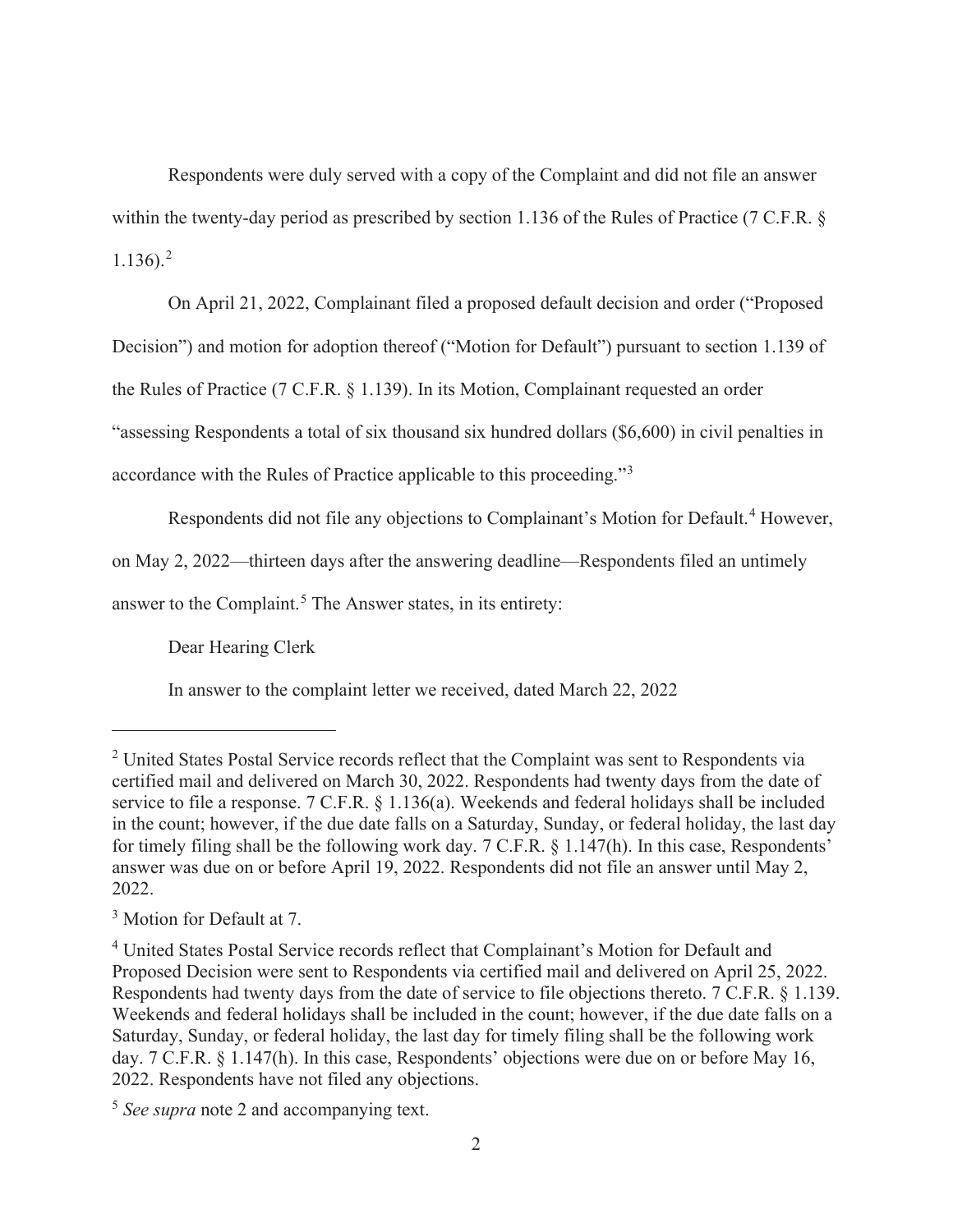All our Accusations and issues have been addressed. And we had good inspection reports from our inspector. We are also using Straley LA Veterinary for our veterinary needs.

We are wondering if we could settle this case and then have the case closed.

Sincerely, Amos. S Stoltzfus Katie S. Stoltzfus

Answer at 1.

 On May 17, 2022, Complainant filed a response in opposition to Respondents' late answer ("Complainant's Response") and a second proposed default decision and order ("Second Proposed Decision"). Complainant asks that I grant the Motion for Default and adopt Complainant's Second Proposed Decision, which "assess[es] Respondents a total of two thousand five hundred dollars (\$2,500) in civil penalties to be paid in twelve (12) monthly installments in accordance with the Rules of Practice."<sup>6</sup> Respondents have not responded to either filing.<sup>7</sup>

<sup>6</sup> Complainant's Response at 3; *see* Second Proposed Decision at 8. I note that the proposed civil-penalty amount is significantly less in Complainant's Second Proposed Decision. *See*  Proposed Decision at 7 (assessing Respondents a total of \$6,600 in civil penalties); Complainant's Response at 3 n.3 ("Complainant . . . . modifies its request as to the amount of the civil penalty as set forth in the revised proposed default decision."). As set forth herein below, Second Proposed Decision is adopted.

<sup>&</sup>lt;sup>7</sup> United States Postal Service records reflect that Complainant's Response and Second Proposed Decision were sent to Respondents via certified mail; the mailing was delivered to Respondent Amos S. Stoltzfus on May 20, 2022 and to Respondent Katie Stoltzfus on May 23, 2022. Respondents had twenty days from the date of service to file a response or objections thereto. 7 C.F.R. § 1.139; *see* 7 C.F.R. 1.143(d). Weekends and federal holidays shall be included in the count; however, if the due date falls on a Saturday, Sunday, or federal holiday, the last day for timely filing shall be the following work day. 7 C.F.R. § 1.147(h). In this case, Respondent Amos S. Stoltzfus's response was due on or before June 9, 2022, and Respondent Katie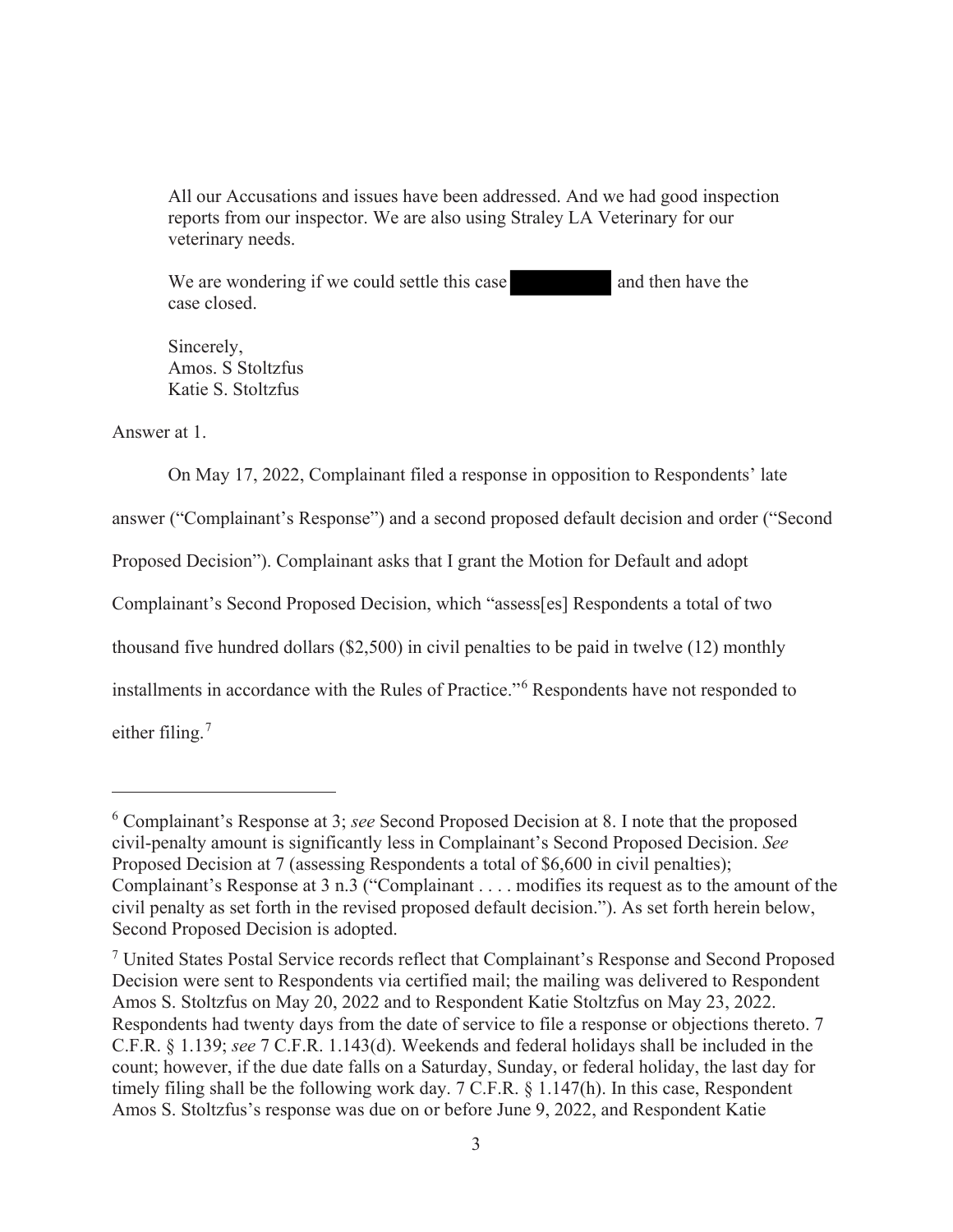Failure to file a timely answer or failure to deny or otherwise respond to allegations in the Complaint shall be deemed, for purposes of this proceeding, an admission of the allegations in the Complaint, unless the parties have agreed to a consent decision.<sup>8</sup> Other than a consent decision, the Rules of Practice do not provide for exceptions to the regulatory consequences of an unfiled answer where, as in the present case, no meritorious objections have been filed.<sup>9</sup>

 Default would be appropriate in this case even if Respondents' Answer had been timely filed. The Answer does not "[c]learly admit, deny, or explain each of the allegations of the Complaint," as required by the Rules of Practice.<sup>10</sup> Therefore, Respondents' "failure to deny or otherwise respond to" the material allegations in the Complaint are deemed admissions thereof, and Respondents have waived their rights to a hearing.<sup>11</sup>

 As Respondents failed to file a timely answer to the Complaint, and upon Complainant's motion for the issuance of a decision without hearing, this Decision and Order is issued without further procedure or hearing pursuant to section 1.139 of the Rules of Practice (7 C.F.R. § 1.139).

#### **Findings of Fact**

. At all times material herein, Respondent Amos

(b) (6)

<sup>1.</sup> Respondent Amos S. Stoltzfus is an individual whose business mailing address is  $\left( b \right)$   $\left( 6 \right)$ 

Stoltzfus's response was due on or before June 13, 2022. Respondents have not filed any response or objections to Complainant's Response or Second Proposed Decision.

 $87$  C.F.R. § 1.136(c).

<sup>9</sup> *See supra* notes 4, 7, and accompanying text.

 $10$  7 C.F.R. § 1.136(b)(1).

<sup>11 7</sup> C.F.R. § 1.139.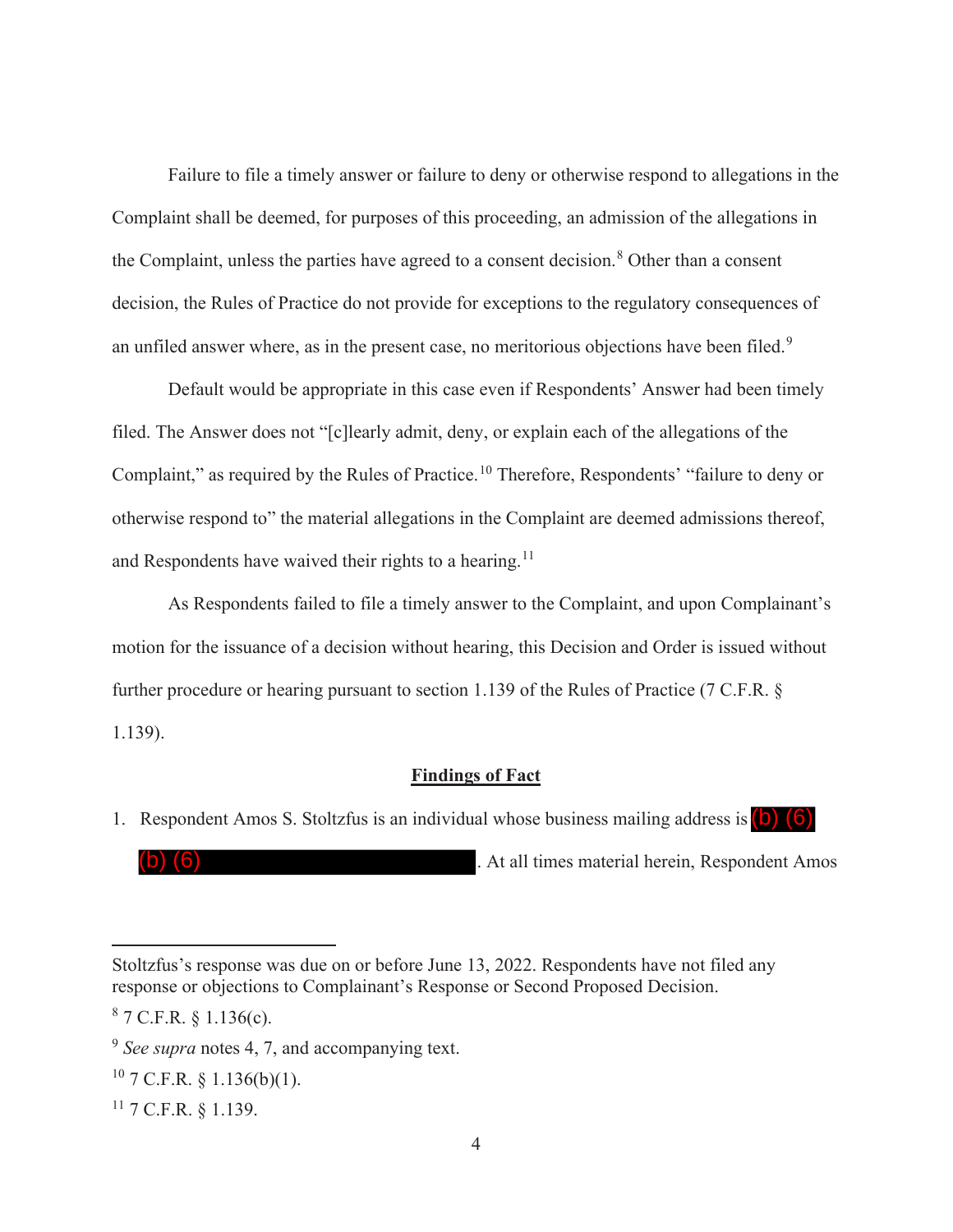S. Stoltzfus operated as a breeder as that term is defined in the AWA and the Regulations and held license number 23-A-0653.

- 2. Respondent Katie Stoltzfus is an individual whose business mailing address is (b) (6) . At all times material herein, Respondent Katie Stoltzfus operated as a breeder as that term is defined in the AWA and the Regulations and held license number 23-A-0653. (b) (6)
- 3. On or about the following dates, Respondents willfully violated the veterinary care Regulations as specified below:
	- a. January 9, 2020. Respondents failed to establish and maintain programs of adequate veterinary care that included the use of appropriate methods to prevent, control, diagnose, and treat injuries. Specifically, Respondents failed to identify and contact the attending veterinarian about a guinea pig with a one- to two-centimeter mass under its chin and a guinea pig with a two-centimeter mass under its chin. The written program of veterinary care did not address animals with masses. 9 C.F.R. §  $2.40(b)(2)$ .
	- b. October 13, 2020. Respondents failed to establish and maintain programs of adequate veterinary care that included the use of appropriate methods to prevent, control, diagnose, and treat diseases and injuries. Specifically, Respondents failed to identify and contact the attending veterinarian about two guinea pigs that exhibited increased respiratory effort and were lethargic and one guinea pig that was reluctant to bear weight on its front legs and observed with moderately swollen and red feet. 9 C.F.R.  $§$  2.40(b)(2).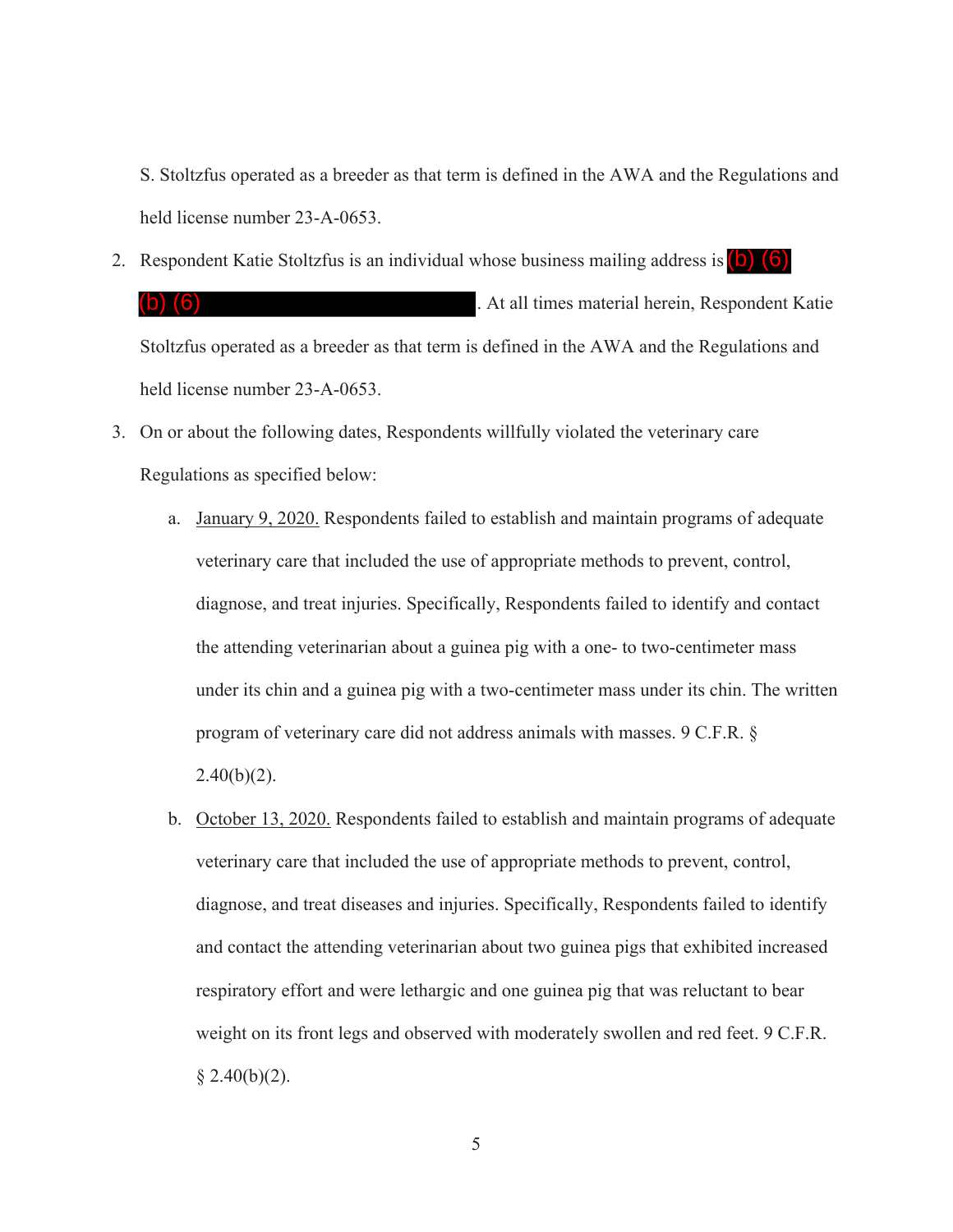- 4. On or about the following dates, Respondents willfully violated the records Regulations as specified below:
	- a. January 9, 2020. Respondents failed to make, keep, and maintain records or forms that fully and correctly disclosed any offspring born of and any deaths of any animal in their possession or under their control. 9 C.F.R. § 2.75(b)(1).
	- b. October 13, 2020. Respondents failed to make, keep, and maintain records or forms that fully and correctly disclosed the address of the dealer or person to whom the guinea pigs were sold or given. 9 C.F.R. § 2.75(b)(1)(iv).
	- c. November 22, 2021. Respondents failed to make, keep, and maintain records or forms that fully and correctly disclosed the number of animals held, owned, and acquired or disposed. Specifically, there were no inventory records indicating the number of adults, weanlings, or newborns present since August 2021. 9 C.F.R.  $\S$  2.75(b)(1).
- 5. On or about August 7, 2019, Respondents willfully violated the AWA and Regulations, 7 U.S.C. § 2146(a), 9 C.F.R. § 2.126(b), by failing to have a responsible adult available to accompany APHIS officials during the inspection process.
- 6. On or about the following dates, Respondents willfully violated the Regulations (9 C.F.R. § 2.100), by failing to meet the Standards, as follows:
	- a. January 9, 2020. Respondents failed to adequately ventilate indoor housing facilities for guinea pigs to provide for the health and comfort of the animals at all times Specifically, a strong ammonia odor was observed throughout an indoor housing facility with only a small opening in one window that was not sufficient to provide adequate ventilation. 9 C.F.R. § 3.26(b).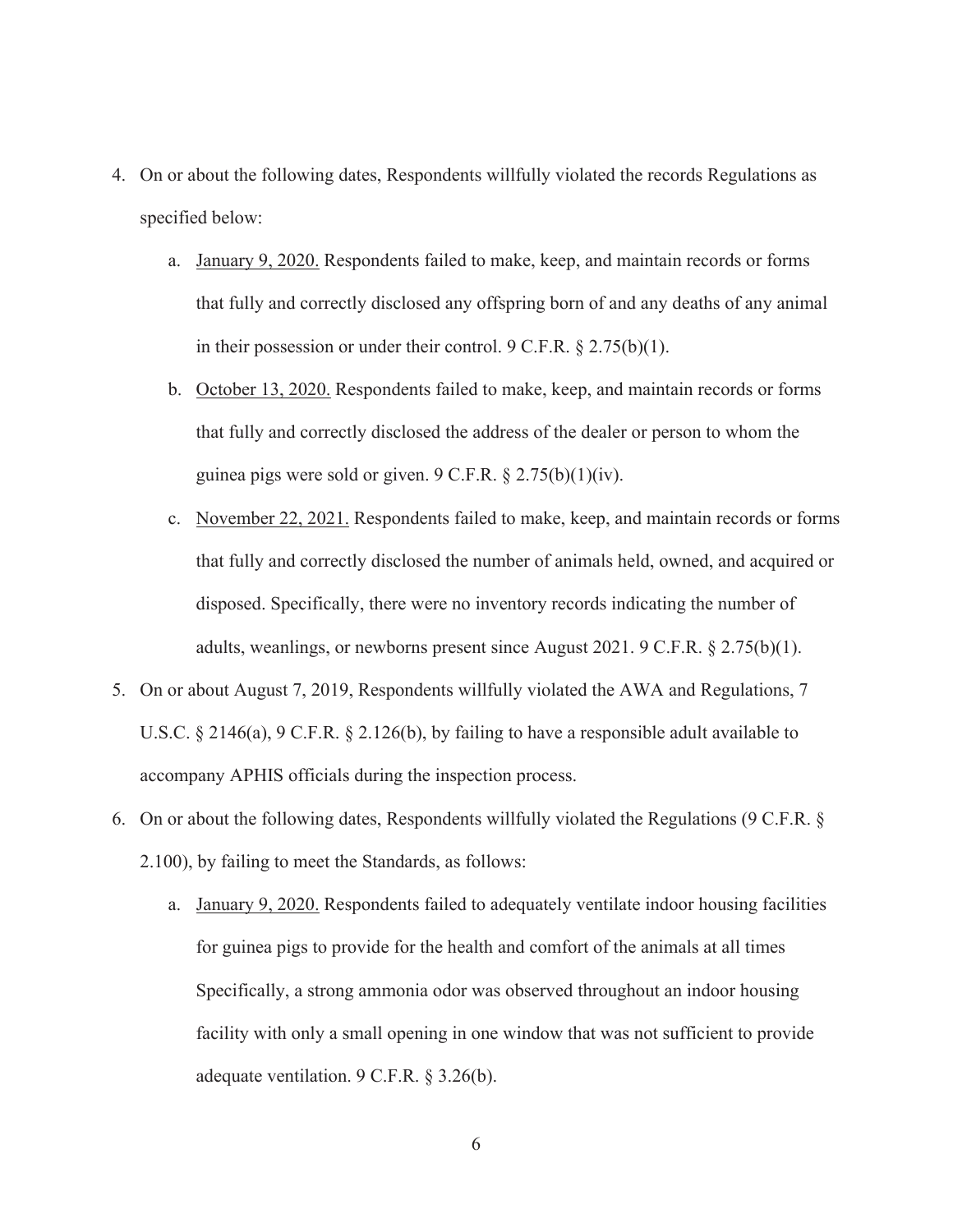- b. February 18, 2020. Respondents failed to adequately ventilate indoor housing facilities for guinea pigs to provide for the health and comfort of the animals at all times. Specifically, a strong ammonia odor was observed throughout an indoor housing facility without any vents, doors, or windows observed to be open to allow adequate ventilation. 9 C.F.R. § 3.26(b).
- c. July 7, 2021. Respondents failed to adequately ventilate indoor housing facilities for guinea pigs and ensure that the ambient temperature does not rise above 85 degrees Fahrenheit. Specifically, the ambient temperature in the indoor housing facility was 87 degrees Fahrenheit and several windows, vents, and a garage door were open but did not provide sufficient ventilation. 9 C.F.R. § 3.26(b).
- 7. On or about the following dates, Respondents willfully violated the Regulations (9 C.F.R. § 2.100), by failing to meet the Standards, as follows:
	- a. November 22, 2021. Respondents failed to provide each guinea pig a minimum amount of floor space in any primary enclosure. Specifically, Respondents failed to provide each weanling a minimum of 60 square inches of floor space. 9 C.F.R. §  $3.28(c)(iii)$ .
- 8. On or about the following dates, Respondents willfully violated the Regulations (9 C.F.R. § 2.100), by failing to meet the Standards, as follows:
	- a. February 18, 2020. Respondents failed to locate food receptacles so as to minimize contamination by excreta and failed to keep all food receptacles clean. Specifically, the self-feeders attached to the inside of the guinea pig enclosures contained fecal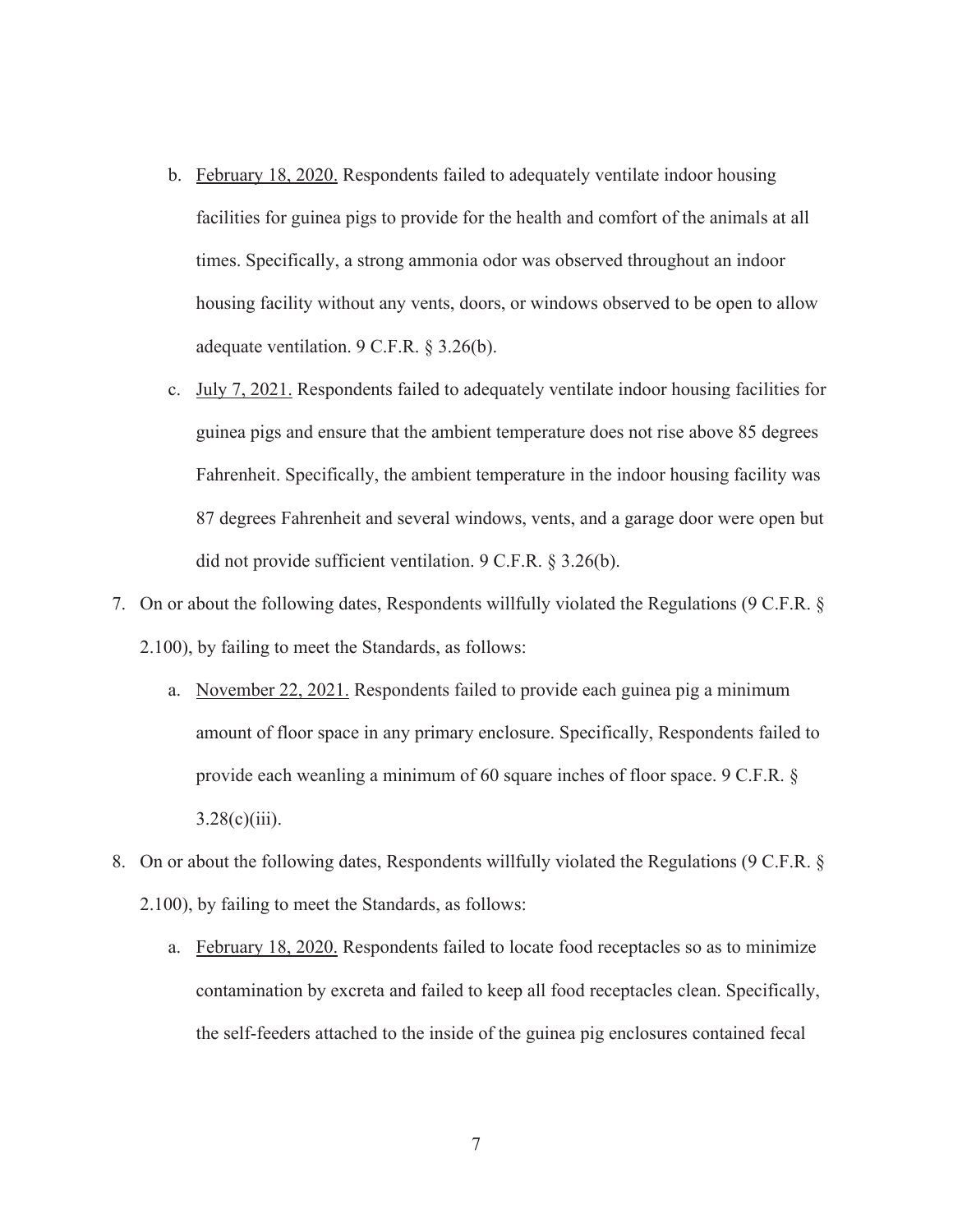material mixed in with the feed and some feeding troughs with little to no pelleted feed available. 9 C.F.R. § 3.29(d).

- b. November 22, 2021. Respondents failed to locate food receptacles so as to minimize contamination by excreta and failed to keep all food receptacles clean. Specifically, approximately a third of the self-feeders were empty and contained an accumulation of fecal material. 9 C.F.R. § 3.29(d).
- 9. On or about the following dates, Respondents willfully violated the Regulations (9 C.F.R. § 2.100), by failing to meet the Standards, as follows:
	- a. February 18, 2020. Respondents failed to provide potable water daily except as might otherwise be required to provide adequate veterinary care and failed to sanitize water receptacles when dirty. Specifically, the PVC piping used as drip pans for the water bottles contained an accumulation of fecal material, debris, and bedding. 9 C.F.R. § 3.30.
	- b. October 13, 2020. Respondents failed to provide potable water daily except as might otherwise be required to provide adequate veterinary care and failed to sanitize water receptacles when dirty. Specifically, the PVC piping used as drip pans for the water bottles contained an accumulation of fecal material, dirt, and debris, on the drip pans and around the surface of the pipes. 9 C.F.R. § 3.30.
- 10. On or about the following dates, Respondents willfully violated the Regulations (9 C.F.R. § 2.100), by failing to meet the Standards, as follows:
	- a. January 9, 2020. Respondents failed to clean and sanitize primary enclosures enough to prevent an accumulation of excreta or debris. Specifically, several primary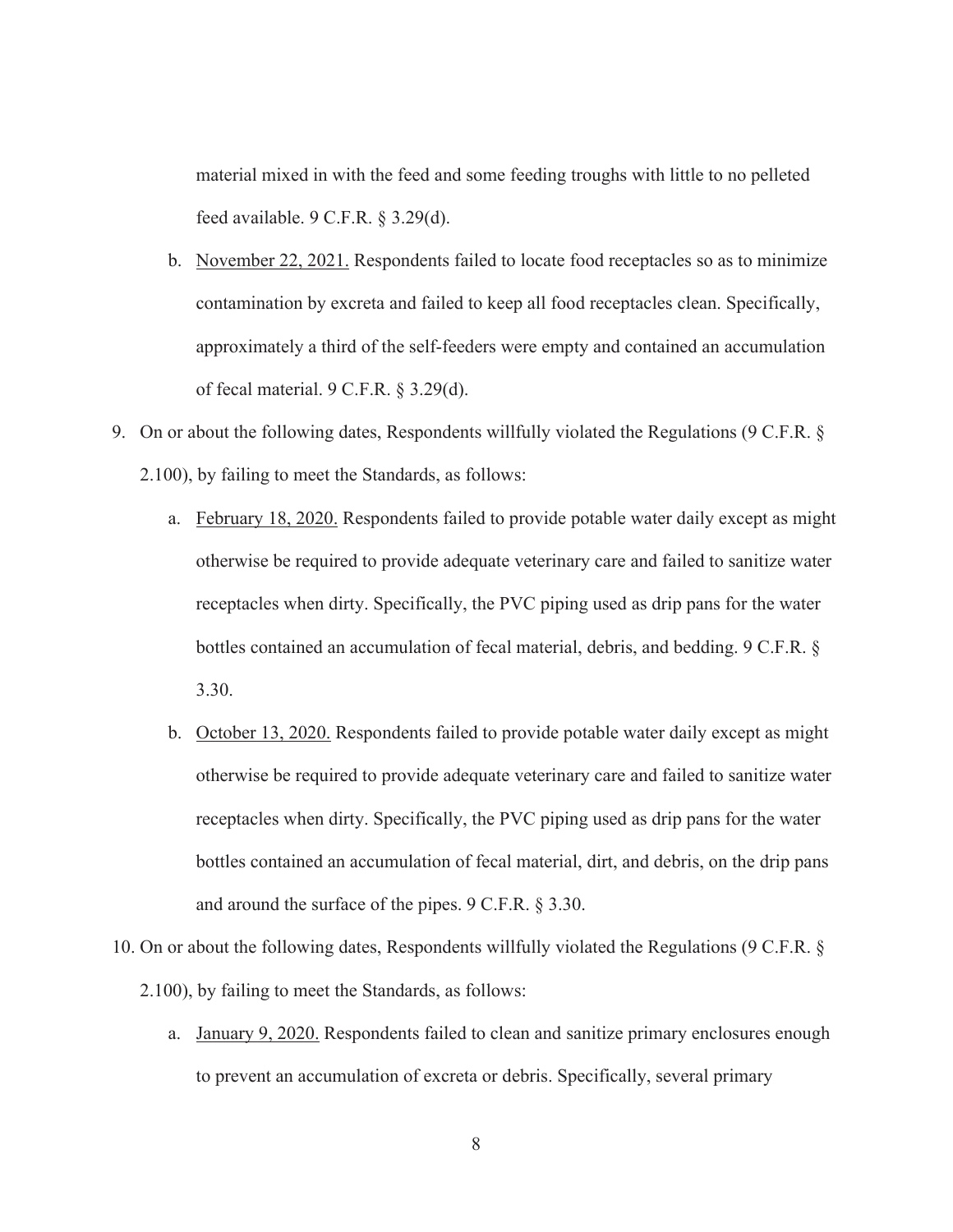enclosures housing guinea pigs had wet, dirty, and soiled bedding by the water bottles and self-feeders. 9 C.F.R. § 3.31(a)(1).

- b. October 13, 2020. Respondents failed to clean and sanitize primary enclosures enough to prevent an accumulation of excreta or debris. Specifically, the majority of the guinea pig enclosures had an accumulation of excess fecal material, dirt, and debris with little or no clean bedding available. 9 C.F.R.  $\S 3.31(a)(1)$ .
- c. July 7, 2021. Respondents failed to maintain an effective program for the control of insects, ectoparasites, and avian and mammalian pests. Specifically, numerous flies and gnats were observed in the indoor housing facility. No methods of fly or insect control were being utilized and there were three windows open with no screens and the garage door was open with only the approximately lower three feet screened. 9 C.F.R. § 3.31(c).

#### **Conclusions**

- 1. The Secretary of Agriculture has jurisdiction in this matter.
- 2. Respondents Amos S. Stoltzfus and Katie Stoltzfus violated sections 2.40(b)(2), 2.75(b)(1)(iv), 2.75(b)(1), 2.100(a), 2.126(b), 3.26(b), 3.28(c)(iii), 3.29(d), 3.30, 3.31(a)(1), and 3.31(c) of the Regulations (9 C.F.R. §§ 2.40(b)(4), 2.75(b)(1)(iv), 2.75(b)(1), 2.100(a), 2.126(b), 3.26(b), 3.28(c)(iii), 3.29(d), 3.30, 3.31(a)(1), and 3.31(c)).

#### **ORDER**

- 1. Complainant's Motion for Default is GRANTED.
- 2. Respondent Amos S. Stoltzfus and Katie Stoltzfus are assessed a total of two-thousand, fivehundred dollars (\$2,500) in civil penalties. Respondents shall pay the \$2,500 civil penalty in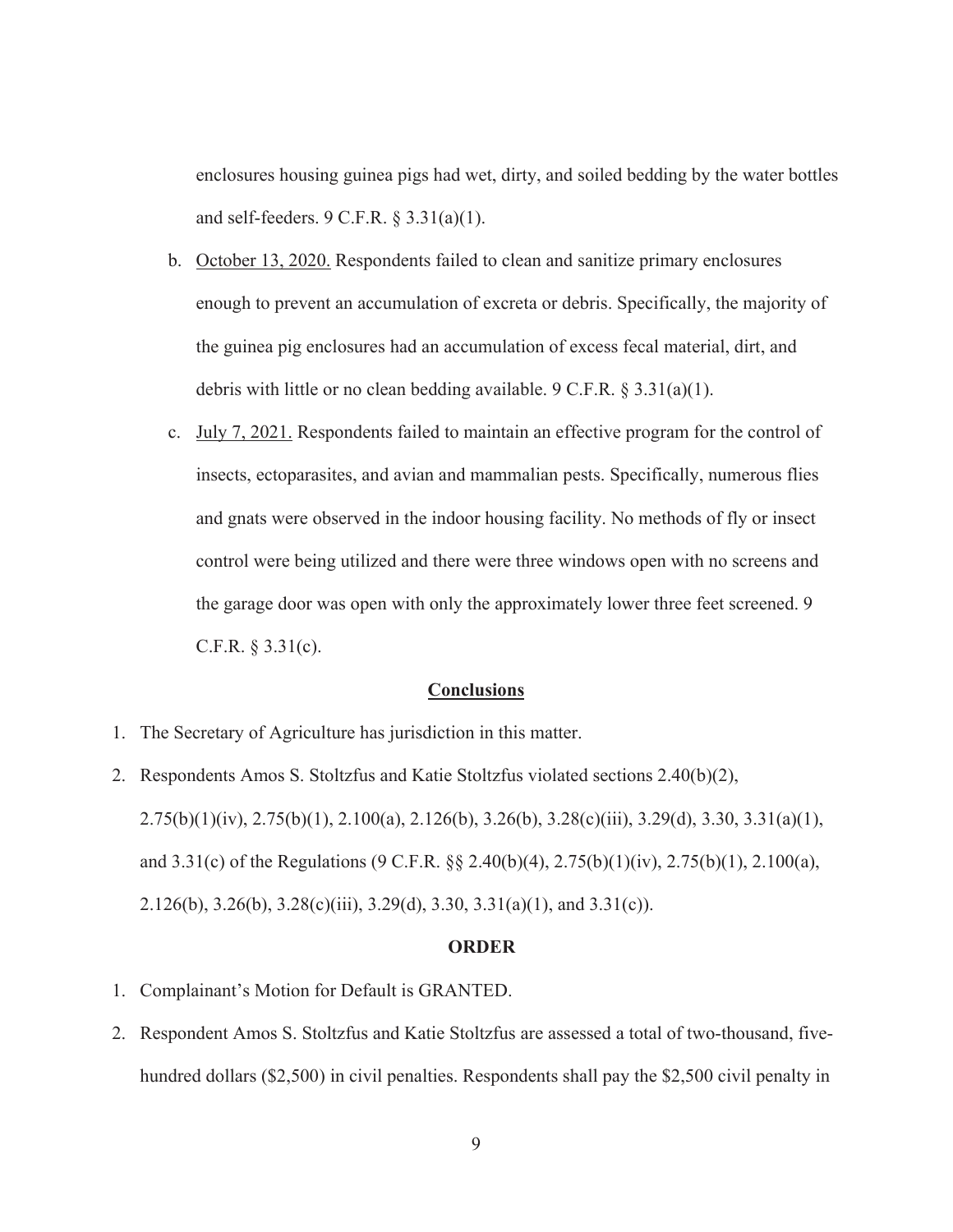twelve monthly installments of two-hundred, eight dollars and thirty-three cents (\$208.33) for a period of twelve (12) months, with the first installment being due on or before June 30, 2022 and continuing on or before the last day of each month thereafter until the \$2,500 is paid in full. Each monthly payment shall be made by certified check or money order made payable to the U.S. Department of Agriculture, to USDA APHIS, P.O. Box 979043, St. Louis, Missouri 63197-9000. Respondents shall indicate on the certified check or money order that this payment is in reference to AWA Docket Nos. 22-J-0038 and 22-J-0039.

3. This Order shall have the same effect as if entered after a full hearing.

 This Decision and Order shall be final and effective without further proceedings thirty-five (35) days after service, unless an appeal to the Judicial Officer is filed with the Hearing Clerk within thirty (30) days after service as provided in sections 1.139 and 1.145 of the Rules of Practice (7 C.F.R. §§ 1.139 and 1.145).

Copies of this Decision and Order shall be served upon the parties and counsel by the Hearing Clerk.

> Done at Washington, D.C., this 14th day of June 2022

 $\overline{U}$  and  $\overline{U}$  and  $\overline{U}$ **CHANNING** STROTHER

Digitally signed by CHANNING STROTHER Date: 2022.06.14 12:37:25 -04'00'

 Channing D. Strother Chief Administrative Law Judge